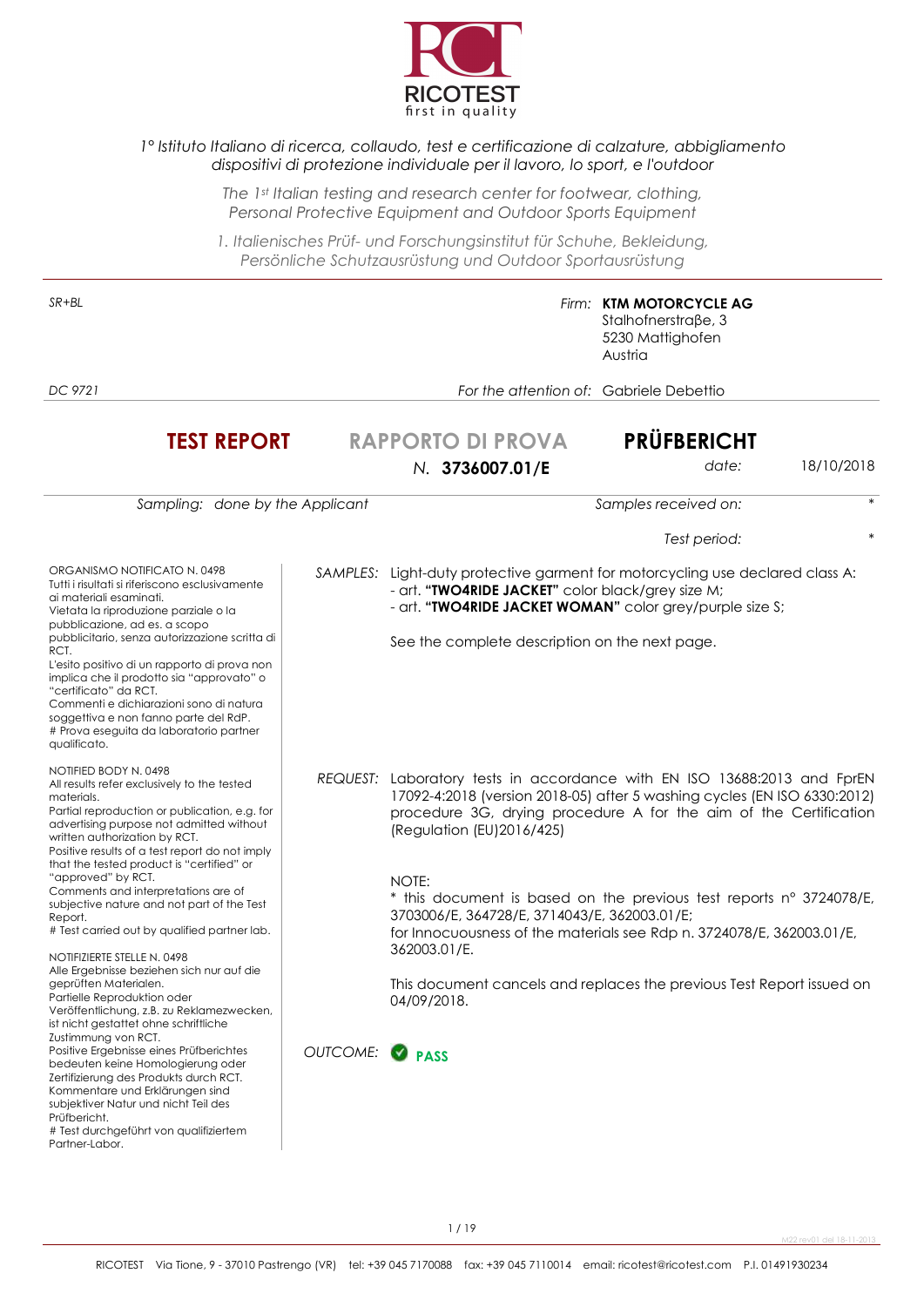

N. 3736007.01/E date: 18/10/2018

Description:

article: "TWO4RIDE JACKET" color black/grey size M;

external side:

- black fabric "Reinforcement Filltex #4311 PU2" (1a) sewn on material "2";

- black stretch knitted fleece "FY15099-28" (2a);

- grey stretch knitted fleece "FY15099-28" (colour code 7540 C) (2b); internal side:

- orange fabric "FY-10112 P/D" (colour code 1655 C) (5);

- black felt "180G ALOVA AGAINST PEELING" (6);

- black fabric "#1206 330D TASLAN" (7);

- black perforated knitting "POLY 11:1 MESH" (8);

- orange knitting "CH-1068 FABRIC" (10);

- orange tape "READY TO RACE" (11);

- black fabric "210T TAFFETA WR P/D" (12);

main fastening system: by means of a metallic zipper and a hook and loop fastener;

sleeve and wrist closure: by means of a hook and loop fastener (4);

external pockets: black felt "180G ALOVA AGAINST PEELING" (6) with a metallic zip;

internal pockets: black fabric "#1206 330D TASLAN" (7) with a metallic zip;

protectors pocket:

- for shoulder and elbow pockets: black perforated knitting "POLY 11:1 MESH" (8) with a hook and loop fastener;

- for back protector pocket: black perforated knitting "POLY 11:1 MESH" (8) and black stretch knitting "PKT MOCK-UP" (9) with a hook and loop fastener;

vents: black knitting "P2M 320 MESH/BLK" (3) with a metallic zip.

#### article: "TWO4RIDE JACKET WOMAN" color grey/purple size S;

it differs from the model "TWO4RIDE JACKET" color black/grey size M in the following features: external side:

- grey fabric "Reinforcement Filltex #4311 PU2" (1b) sewn on material "2";

- grey stretch knitted fleece "FY15099-28" (colour code 7540 C) (2b);

- purple stretch knitted fleece "FY15099-28" (colour code 7645 C) (2c);

protectors inserted in the garment:

- shoulder protector:

• YF602 company YF PROTECTOR;

- elbow protector

• YF603 company YF PROTECTOR;

- back protector

 $\bullet$  "SCL  $\text{-}$   $(X)^*$  19" company SAS TEC;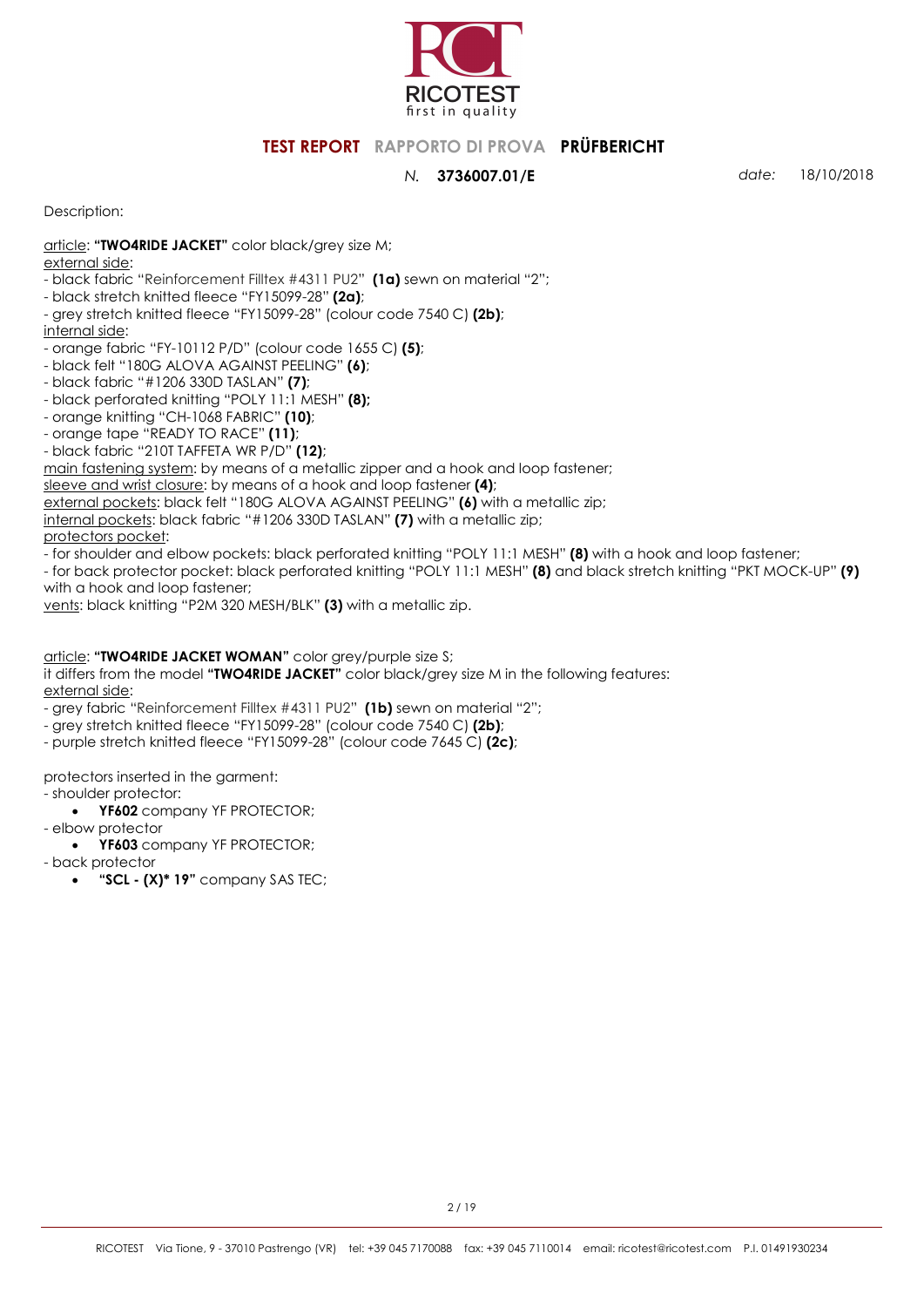

#### N. 3736007.01/E date: 18/10/2018

The combinations for the impact abrasion tests:

A) 1+2+8 (zone 1-2-3); B) 2+8 (zone 2-3); C) 2 (zone 2-3); D) 2+6 (zone 2-3); E) 2+9 (zone 2-3); F) 3 (vents, zone 3);

The seams externally identified in the garment ("SSS") are the followings ( "//" means " stitched"): a) 2//2 - Flat-seam, single stitching- with covered safety stitching (zone 2-3);

The seams identified in the protector pocket material are the followings ( "//" means " stitched"):

b) 8//8 - Outside-seam, double stitching (protector pocket material); c) 8//9 - Flat-seam "folded", single stitching (protector pocket material);

d) 8//8 - Flat-seam "folded", single stitching (protector pocket material);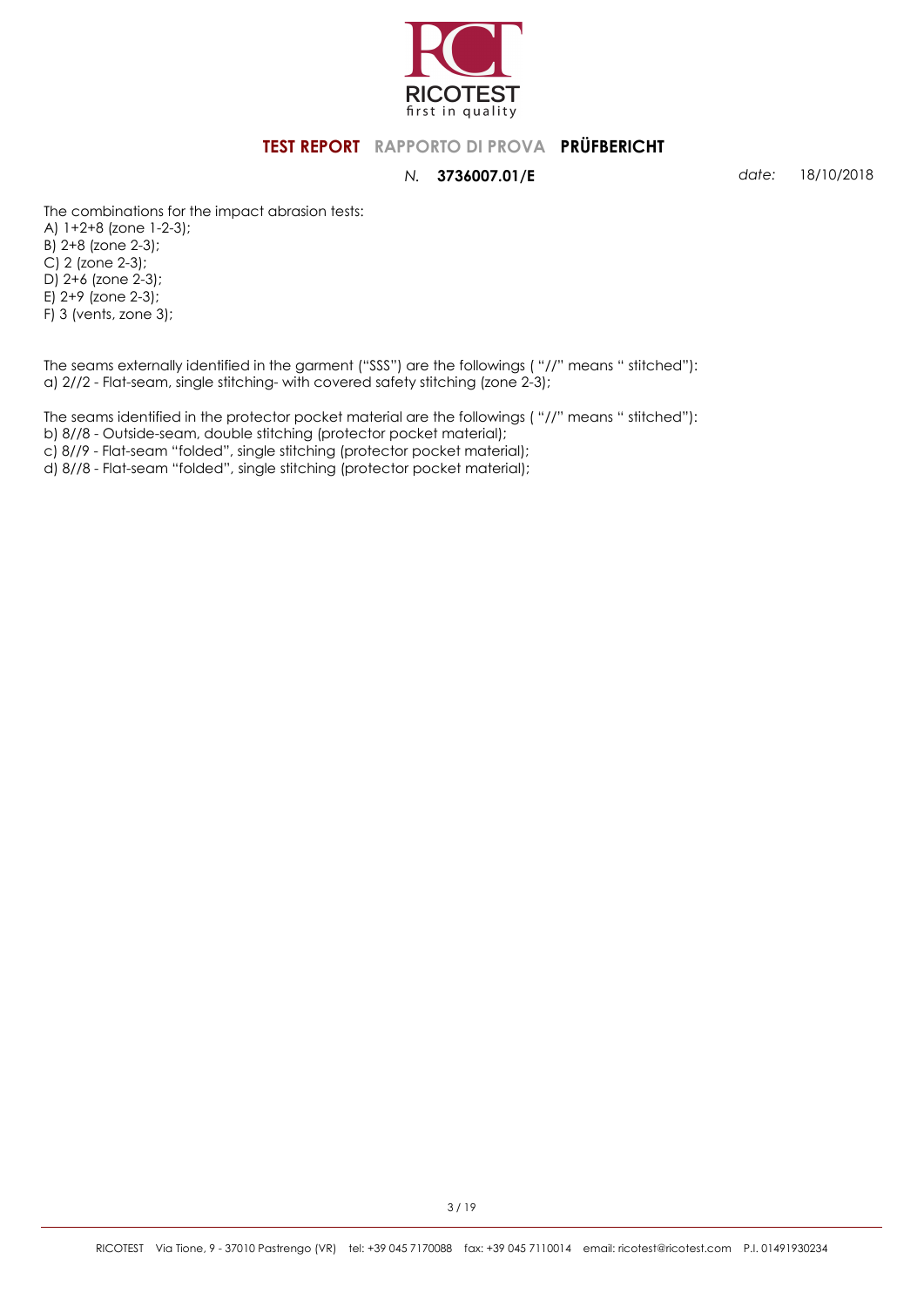

| <b>References</b>                 | <b>Tests</b>                                  | Measuring<br>unit | <b>Requirements</b>                                                                                                                                                                                                                                                                                                                      | <b>Results</b> |
|-----------------------------------|-----------------------------------------------|-------------------|------------------------------------------------------------------------------------------------------------------------------------------------------------------------------------------------------------------------------------------------------------------------------------------------------------------------------------------|----------------|
| <b>EN ISO</b><br>13688:2013       | Protective clothing - general<br>requirements |                   |                                                                                                                                                                                                                                                                                                                                          |                |
| 4.2                               | Innocuousness                                 |                   | Materials shall not<br>adversely affect the<br>health or hygiene of<br>the user, materials shall<br>not release substances<br>generally know to be<br>toxic, carcinogenic,<br>mutagenic, allergenic,<br>toxic to reproduction<br>or otherwise harmful.                                                                                   | pass           |
| 4.3<br>$4.3.1 - 4.3.2 -$<br>4.3.3 | Design                                        |                   | The design should<br>facilitate its correct<br>positioning on the user<br>and should ensure that<br>it remains in place<br>during the course of<br>work, ensuring that no<br>parts of the body get<br>uncovered by<br>expected movements<br>by the wearer. When<br>two or more items are<br>worn together, they<br>should be compatible. | pass           |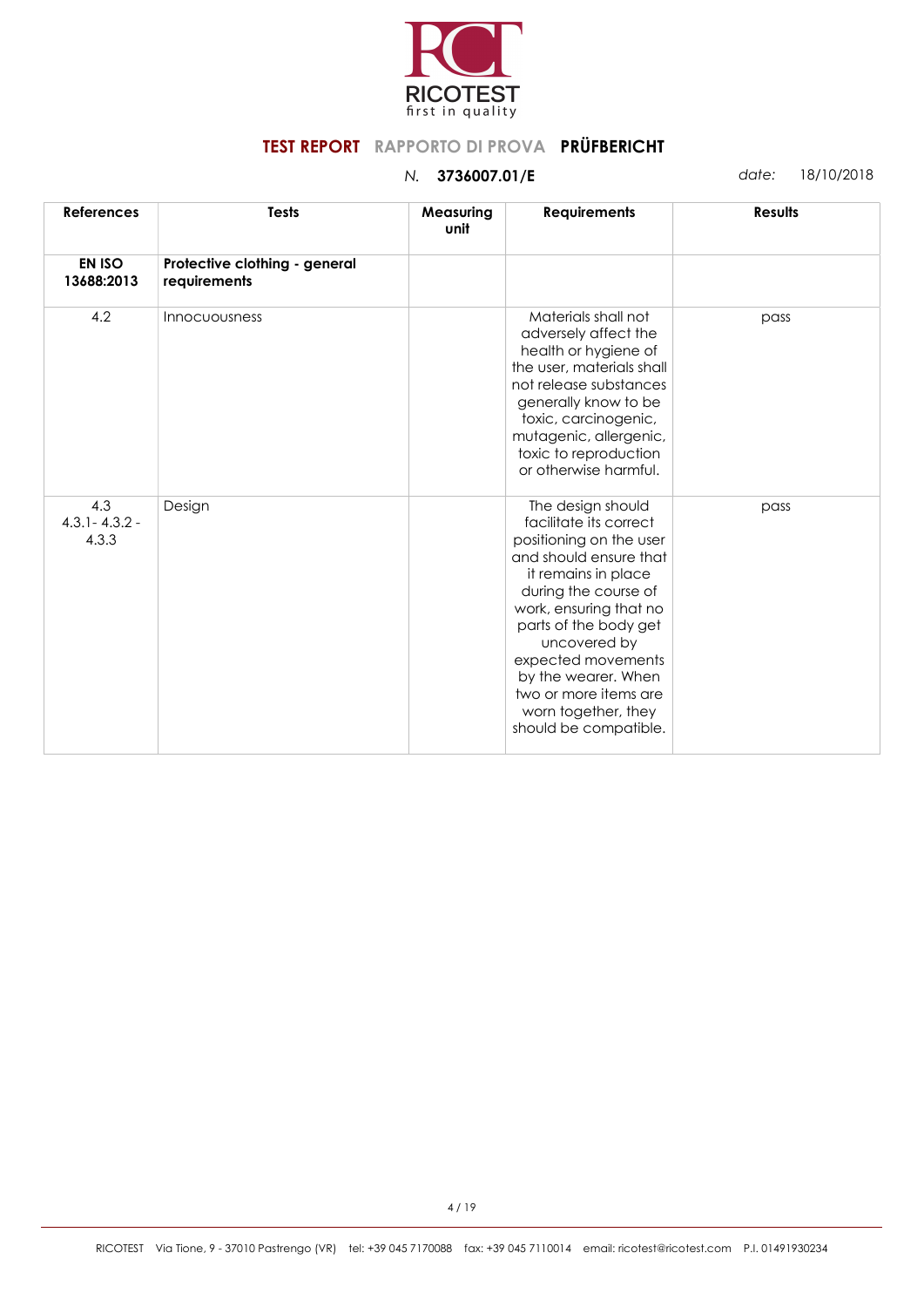

| <b>References</b>                 | <b>Tests</b>                                                                                                                            | Measuring<br>unit | <b>Requirements</b> | <b>Results</b> |
|-----------------------------------|-----------------------------------------------------------------------------------------------------------------------------------------|-------------------|---------------------|----------------|
| 4.4<br>$4.4.1 - 4.4.2$<br>Annex C | Comfort<br>Clothing:                                                                                                                    |                   |                     |                |
|                                   | - should provide a level of comfort<br>consistent with the level of<br>protection against hazard which is<br>provided;                  |                   | pass                | pass           |
|                                   | - should not have rough, sharp or<br>hard surfaces that irritate or injure<br>the user;                                                 |                   | pass                | pass           |
|                                   | - should not be so tight, loose<br>and/or heavy so that it restricts<br>normal movements;                                               |                   | pass                | pass           |
|                                   | - should not be so tight that blood<br>flow and deep breathing are<br>restricted;                                                       |                   | pass                | pass           |
|                                   | - allows the following movements:<br>standing, sitting, walking, stair<br>climbing, raising both hands above<br>the head, bending over; |                   | pass                | pass           |
|                                   | - should not be so loose that it flaps<br>about or moves independently<br>and inconveniently;                                           |                   | pass                | pass           |
|                                   | - should not be points at which<br>unexpected and unintended gaps<br>open up between or within<br>components of the clothing;           |                   | pass                | pass           |
|                                   | - should not cause any<br>unreasonable restriction of<br>movement at any joint;                                                         |                   | pass                | pass           |
|                                   | - putting on and removing other<br>items of PPE should be possible<br>without difficulty.                                               |                   | pass                | pass           |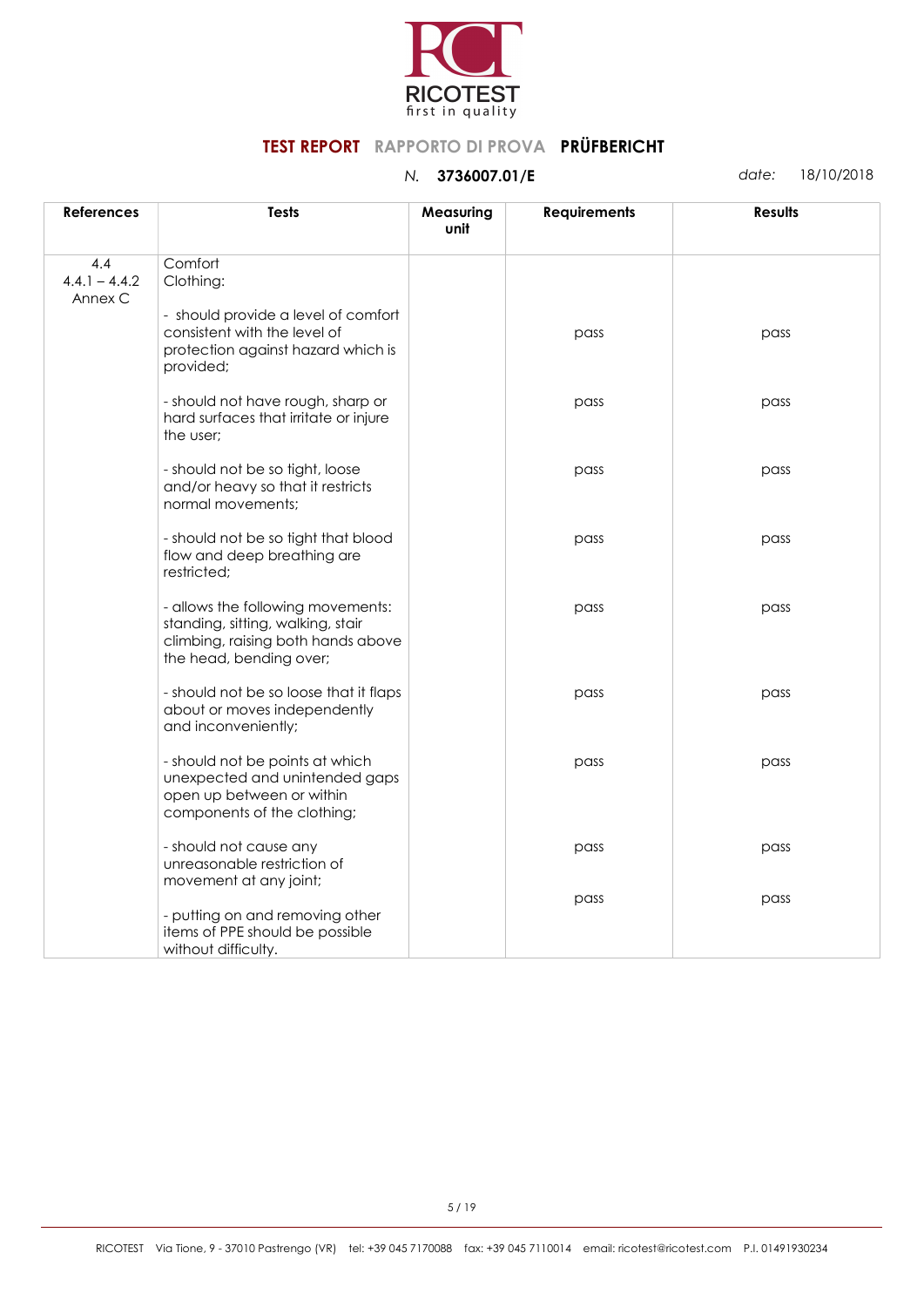

| References                        | <b>Tests</b>                                                                                                                | Measuring<br>unit | Requirements | <b>Results</b> |
|-----------------------------------|-----------------------------------------------------------------------------------------------------------------------------|-------------------|--------------|----------------|
| 4.4<br>$4.4.1 - 4.4.2$<br>Annex C | Comfort<br>- armholes, crotch and other<br>elements of clothing design are<br>appropriately proportioned and<br>positioned; |                   | pass         | pass           |
|                                   | - the range of adjustment<br>available is adequate;                                                                         |                   | pass         | pass           |
|                                   | - arms and legs of the clothing<br>should not be so long that they<br>interfere with hand and foot<br>movements.            |                   | pass         | pass           |
|                                   |                                                                                                                             |                   |              |                |
|                                   |                                                                                                                             |                   |              |                |
|                                   |                                                                                                                             |                   |              |                |
|                                   |                                                                                                                             |                   |              |                |
|                                   |                                                                                                                             |                   |              |                |
|                                   |                                                                                                                             |                   |              |                |
|                                   |                                                                                                                             |                   |              |                |
|                                   |                                                                                                                             |                   |              |                |
|                                   |                                                                                                                             |                   |              |                |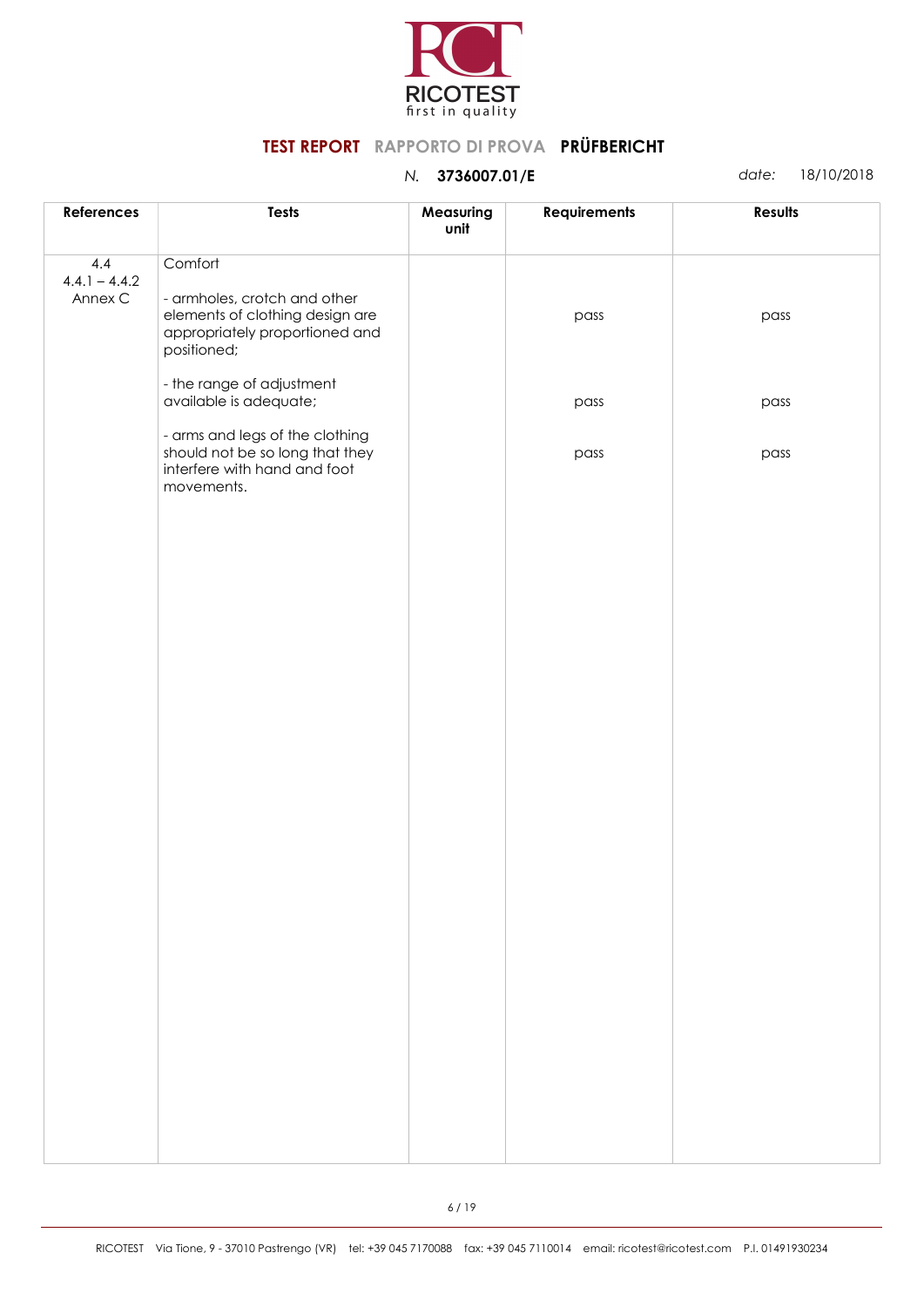

| <b>References</b>                                                          | <b>Tests</b>                                                                                                                                                                                                                                                                                         | Measuring<br>unit                                                                                                                                                                                                                                                                                                                                                                                                                                                                                                            | <b>Requirements</b>                                                                                                                                                                                                                                    | <b>Results</b>                                                                                            |
|----------------------------------------------------------------------------|------------------------------------------------------------------------------------------------------------------------------------------------------------------------------------------------------------------------------------------------------------------------------------------------------|------------------------------------------------------------------------------------------------------------------------------------------------------------------------------------------------------------------------------------------------------------------------------------------------------------------------------------------------------------------------------------------------------------------------------------------------------------------------------------------------------------------------------|--------------------------------------------------------------------------------------------------------------------------------------------------------------------------------------------------------------------------------------------------------|-----------------------------------------------------------------------------------------------------------|
| FprEN 17092-<br>4:2018<br>(FprEN 17092-<br>1:2018<br>(version 2018-<br>05) | Protective garments for motorcycle<br>riders                                                                                                                                                                                                                                                         |                                                                                                                                                                                                                                                                                                                                                                                                                                                                                                                              |                                                                                                                                                                                                                                                        |                                                                                                           |
| $\overline{\phantom{a}}$                                                   | Class of protection<br>- declared<br>- verified                                                                                                                                                                                                                                                      |                                                                                                                                                                                                                                                                                                                                                                                                                                                                                                                              | AAA, AA, A, B or C<br>AAA, AA, A, B or C                                                                                                                                                                                                               | A<br>A                                                                                                    |
| 4.1.1<br>(EN ISO<br>13688:2013<br>p. 4.2                                   | <b>Innocuousness</b>                                                                                                                                                                                                                                                                                 |                                                                                                                                                                                                                                                                                                                                                                                                                                                                                                                              | Materials shall not<br>adversely affect the<br>health or hygiene of<br>the user, materials shall<br>not release substances<br>generally know to be<br>toxic, carcinogenic,<br>mutagenic, allergenic,<br>toxic to reproduction<br>or otherwise harmful. | pass                                                                                                      |
| 4.1.2                                                                      | <b>Dimensional stability of garments</b>                                                                                                                                                                                                                                                             |                                                                                                                                                                                                                                                                                                                                                                                                                                                                                                                              |                                                                                                                                                                                                                                                        |                                                                                                           |
| (EN ISO<br>13688:2013<br>$p. 5.2 + 5.3$                                    | Dimensional changing due to<br>cleaning                                                                                                                                                                                                                                                              | $\overline{a}$                                                                                                                                                                                                                                                                                                                                                                                                                                                                                                               | (5 washing cycles at<br>$30^{\circ}$ C)                                                                                                                                                                                                                | washing procedure: 3G<br>drying procedure: A                                                              |
|                                                                            | Whole garment                                                                                                                                                                                                                                                                                        |                                                                                                                                                                                                                                                                                                                                                                                                                                                                                                                              |                                                                                                                                                                                                                                                        |                                                                                                           |
| (ISO 5077:2007<br>ISO 6330:2012)                                           | Domestic washing<br><b>Jacket</b><br>Measure a<br>$\bullet$<br>Measure b<br>Measure c<br>Measure d<br>Measure e<br>Measure f<br>Measure g1/g2/g3<br>Measure h<br>Measure i<br><b>Trouser</b><br>Measure a<br>$\bullet$<br>Measure b<br>Measure c<br>Measure d<br>Measure e<br>Measure f<br>Measure g | $% \mathcal{L}_{\mathrm{H}}\times\mathcal{H}_{\mathrm{H}}\times\mathcal{H}_{\mathrm{H}}\times\mathcal{H}_{\mathrm{H}}\times\mathcal{H}_{\mathrm{H}}\times\mathcal{H}_{\mathrm{H}}\times\mathcal{H}_{\mathrm{H}}\times\mathcal{H}_{\mathrm{H}}\times\mathcal{H}_{\mathrm{H}}\times\mathcal{H}_{\mathrm{H}}\times\mathcal{H}_{\mathrm{H}}\times\mathcal{H}_{\mathrm{H}}\times\mathcal{H}_{\mathrm{H}}\times\mathcal{H}_{\mathrm{H}}\times\mathcal{H}_{\mathrm{H}}\times\mathcal{H}_{\mathrm{H}}\times\mathcal{H}_{\mathrm{H}}$ | $\geq$ -5 and $\leq$ +5                                                                                                                                                                                                                                | $\mathsf{O}$<br>$-0,5$<br>$-0,5$<br>0<br>$\Omega$<br>$-0,5$<br>$-0.5/-0.5/-0.5$<br>$\mathsf{O}$<br>$-0,5$ |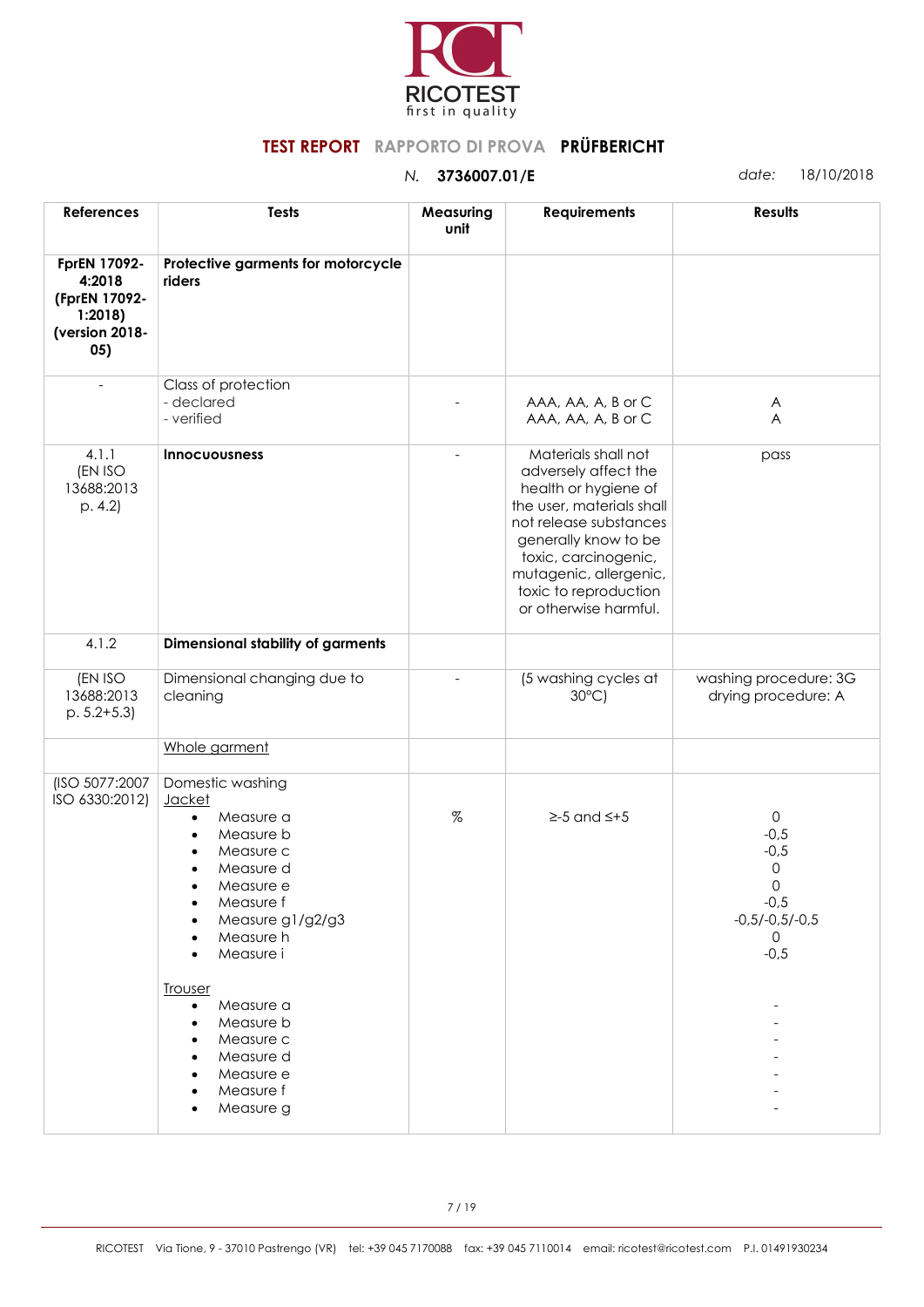

| <b>References</b>        | <b>Tests</b>                                             | Measuring<br>unit        | <b>Requirements</b>                                                                                                                                                                                                                                                           | <b>Results</b> |
|--------------------------|----------------------------------------------------------|--------------------------|-------------------------------------------------------------------------------------------------------------------------------------------------------------------------------------------------------------------------------------------------------------------------------|----------------|
| $\overline{\phantom{a}}$ | After cleaning washing marking<br>shall be legible       | $\overline{\phantom{a}}$ | pass                                                                                                                                                                                                                                                                          | pass           |
| 4.1.3                    | <b>Garment and samples</b><br>performance after cleaning |                          |                                                                                                                                                                                                                                                                               |                |
|                          | General<br>(not required for class B)                    | $\overline{a}$           | Garments and<br>samples shall be<br>cleaned according to<br>EN ISO 13688:2013, 5.2<br>prior to testing and<br>shall conform to the<br>requirements specified<br>in 4.2 to 4.8 of this<br>standard after the<br>required number of<br>cleanings, if<br>applicable              | pass           |
|                          | General<br>(not required for class B)                    |                          | For garments with<br>removable mandatory<br>or optional impact<br>protectors, where<br>according to the<br>manufacturer's<br>instructions the<br>protectors are to be<br>removed prior to<br>cleaning, the<br>protectors shall be<br>able to be reinstalled<br>after cleaning | pass           |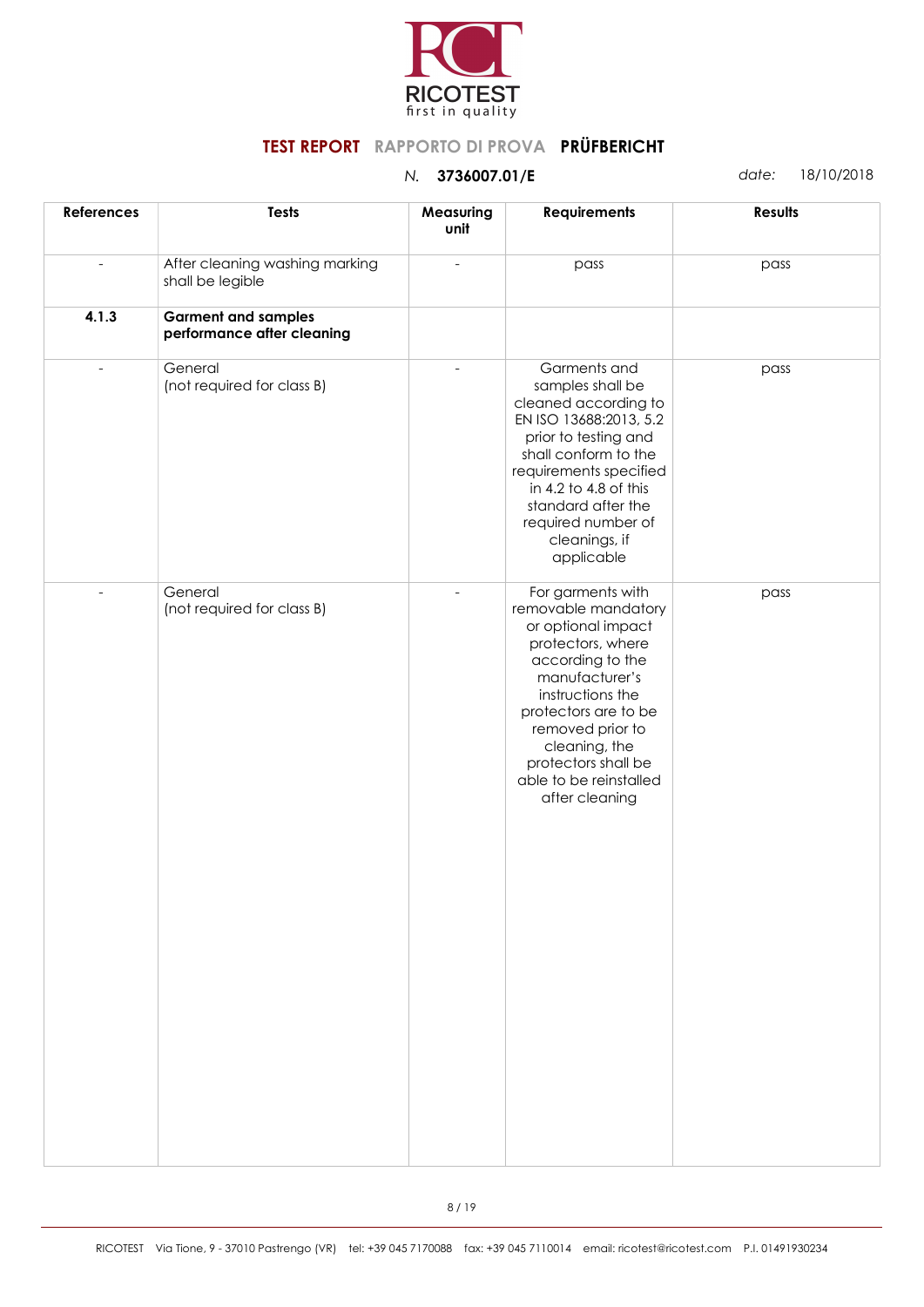

| <b>References</b>                                   | <b>Tests</b>                                                                                                                                                                                                                                                                                                                                         | Measuring<br>unit | <b>Requirements</b>                  | <b>Results</b>       |
|-----------------------------------------------------|------------------------------------------------------------------------------------------------------------------------------------------------------------------------------------------------------------------------------------------------------------------------------------------------------------------------------------------------------|-------------------|--------------------------------------|----------------------|
| 4.2                                                 | Impact energy absorption                                                                                                                                                                                                                                                                                                                             |                   |                                      |                      |
| 4.2.1<br>(Table 1)<br>(not required<br>for class B) | Impact protection shall be present<br>in the garment according to table                                                                                                                                                                                                                                                                              |                   | pass                                 | pass                 |
|                                                     | For garments with pockets for<br>optional impact protectors, there<br>can be at least one type of impact<br>protector that is available for each<br>protector pocket;                                                                                                                                                                                |                   | pass                                 | pass                 |
|                                                     | All impact protectors present in a<br>garment, whether mandatory or<br>optional, shall meet at least the<br>Level 1 requirements according to<br>the standards listed in Table 1.<br>Pockets intended for impact<br>protectors shall not contain any<br>other items other than impact<br>protectors complying with the<br>applicable part of EN1621; |                   | Pass                                 | Pass                 |
|                                                     | EN 1621-1 protectors shall be<br>positioned in the garment so that<br>they cover the appropriate body<br>part according to the relevant<br>impact protector standard. This<br>requirement applies also to<br>optional protectors (EN 1621-2<br>and/or EN 1621-3) if present;                                                                         |                   | Pass                                 | Pass                 |
|                                                     | Suit/Jackets:<br>- Elbow (mandatory)<br>- Shoulder (mandatory)<br>- Chest (optional)<br>- Back (optional)<br>- Lumbar (optional)                                                                                                                                                                                                                     |                   | pass<br>pass<br>pass<br>pass<br>pass | pass<br>pass<br>pass |
|                                                     | Suits/Trousers:<br>- Knee or knee leg (mandatory)<br>- Hip (mandatory for Class AAA<br>and AA, optional only Class A, B<br>and C garments)                                                                                                                                                                                                           |                   | pass<br>pass                         |                      |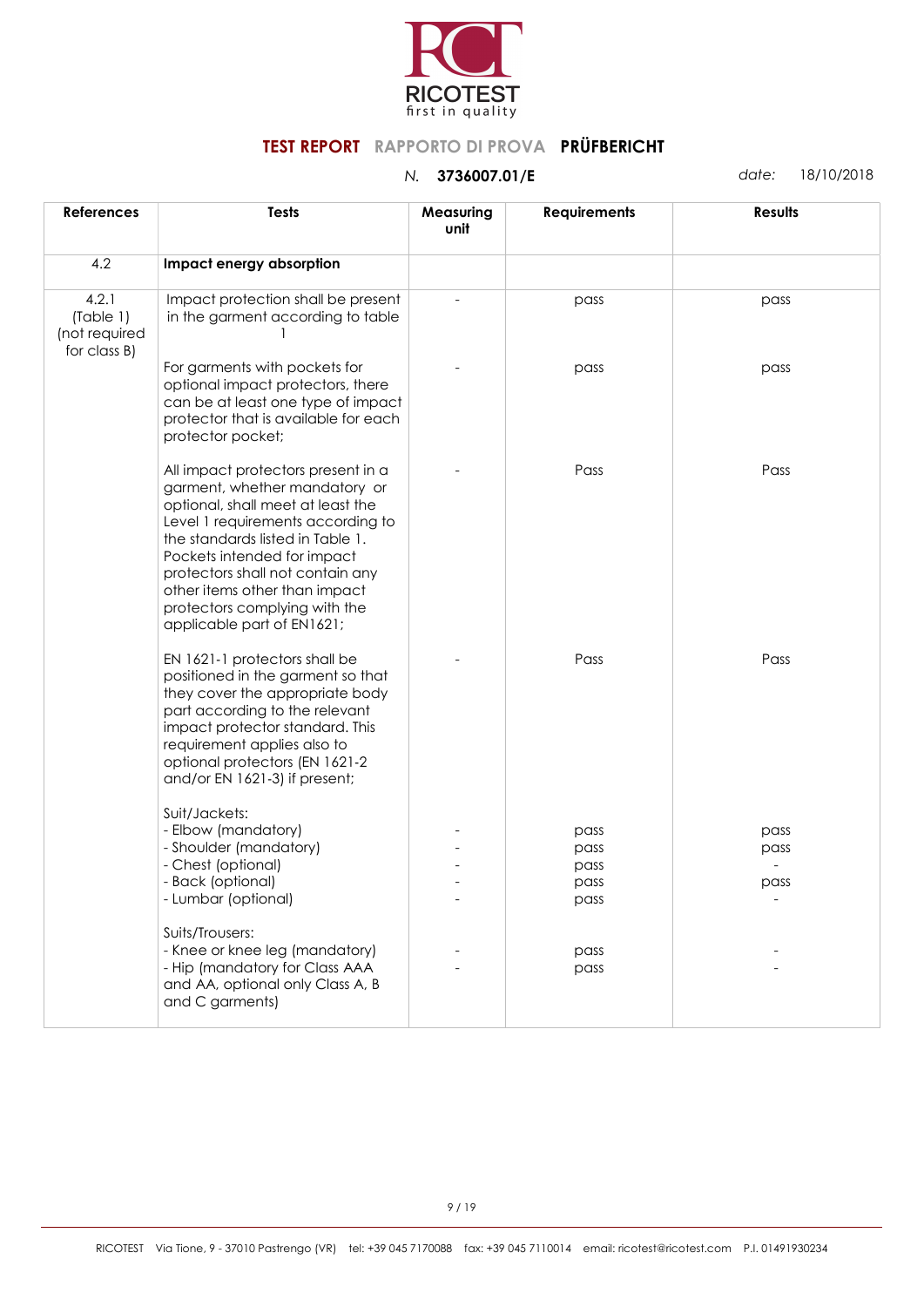

| <b>References</b>                               | <b>Tests</b>                                                                                                                                                                                                                                                                                                                                                                                                                                                   | Measuring<br>unit | <b>Requirements</b> | <b>Results</b> |
|-------------------------------------------------|----------------------------------------------------------------------------------------------------------------------------------------------------------------------------------------------------------------------------------------------------------------------------------------------------------------------------------------------------------------------------------------------------------------------------------------------------------------|-------------------|---------------------|----------------|
| 4.2.2<br>(5.5)<br>(not required<br>for class B) | Impact protector location and<br>fixation                                                                                                                                                                                                                                                                                                                                                                                                                      |                   |                     |                |
|                                                 | Internal or external impact<br>protectors present in or on<br>garments shall be correctly aligned<br>in or on the garment no matter<br>which system is used to hold them<br>in place                                                                                                                                                                                                                                                                           |                   | pass                | pass           |
|                                                 | Garments, with impact protector<br>pockets for location of optional<br>impact protectors listed in the<br>information notice for users, shall<br>be manufactured to ensure<br>correct positioning of the inserted<br>impact<br>protector EN 1621-1, EN 1621-2,<br>prEN 1621-3, and EN 1621-4<br>protectors shall be positioned in<br>the<br>garment so that they cover the<br>appropriate body part according<br>to the relevant impact protector<br>standard. |                   | pass                | pass           |
|                                                 | Impact protectors shall be<br>appropriately placed and<br>restrained according to the test<br>method described in prEN<br>17092-1:2017, 5.2.2 and 5.4.2.                                                                                                                                                                                                                                                                                                       |                   | pass                | pass           |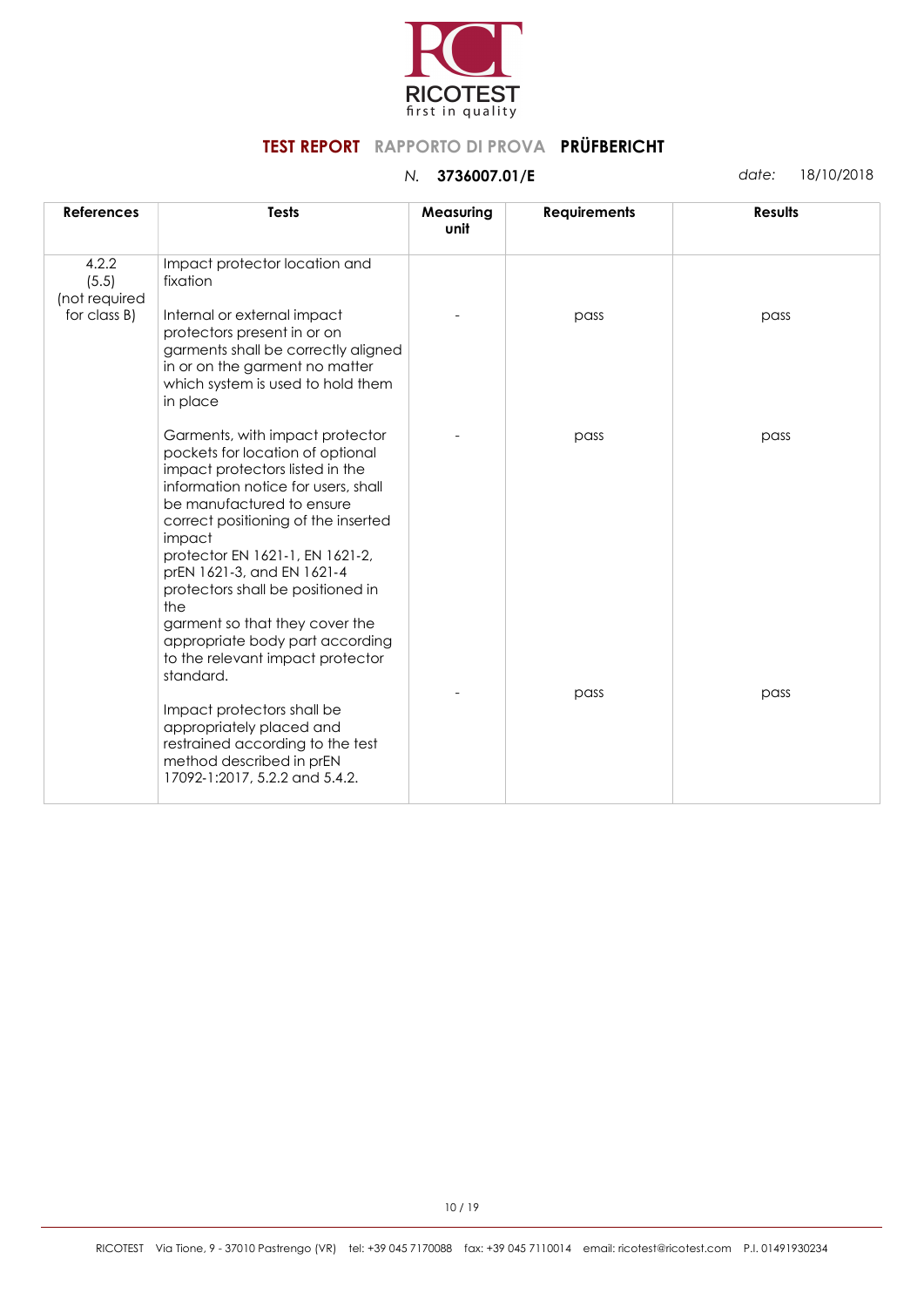

| <b>References</b>                               | <b>Tests</b>                                                                                                                                                                                                             | Measuring<br>unit | <b>Requirements</b> | <b>Results</b> |
|-------------------------------------------------|--------------------------------------------------------------------------------------------------------------------------------------------------------------------------------------------------------------------------|-------------------|---------------------|----------------|
| 4.2.2<br>(5.5)<br>(not required<br>for class B) | Restrain of impact protectors:<br>The checks below shall be<br>performed on a garment with<br>protectors worn by an assessor;                                                                                            |                   |                     |                |
|                                                 | a) A visual and tactile check is<br>performed to confirm that<br>protectors are over the correct<br>location on the body also while<br>performing the ergonomic<br>exercises as in clause 5.5.4.3, Table<br>11, point 6; |                   | pass                | pass           |
|                                                 | b) A visual and tactile check of the<br>restraint of protectors in pockets is<br>performed to confirm that the<br>protectors are secure within the<br>pockets;                                                           |                   | pass                | pass           |
|                                                 | c) A visual and tactile check is<br>performed to confirm that<br>protectors restrained by other<br>means are secured in their position;                                                                                  |                   | pass                | pass           |
| 4.3<br>Table 2<br>(5.4)                         | <b>DAM - Impact abrasion resistance</b><br>Note; Results are reported in a<br>specific table, at the end of the<br>report.                                                                                               |                   |                     |                |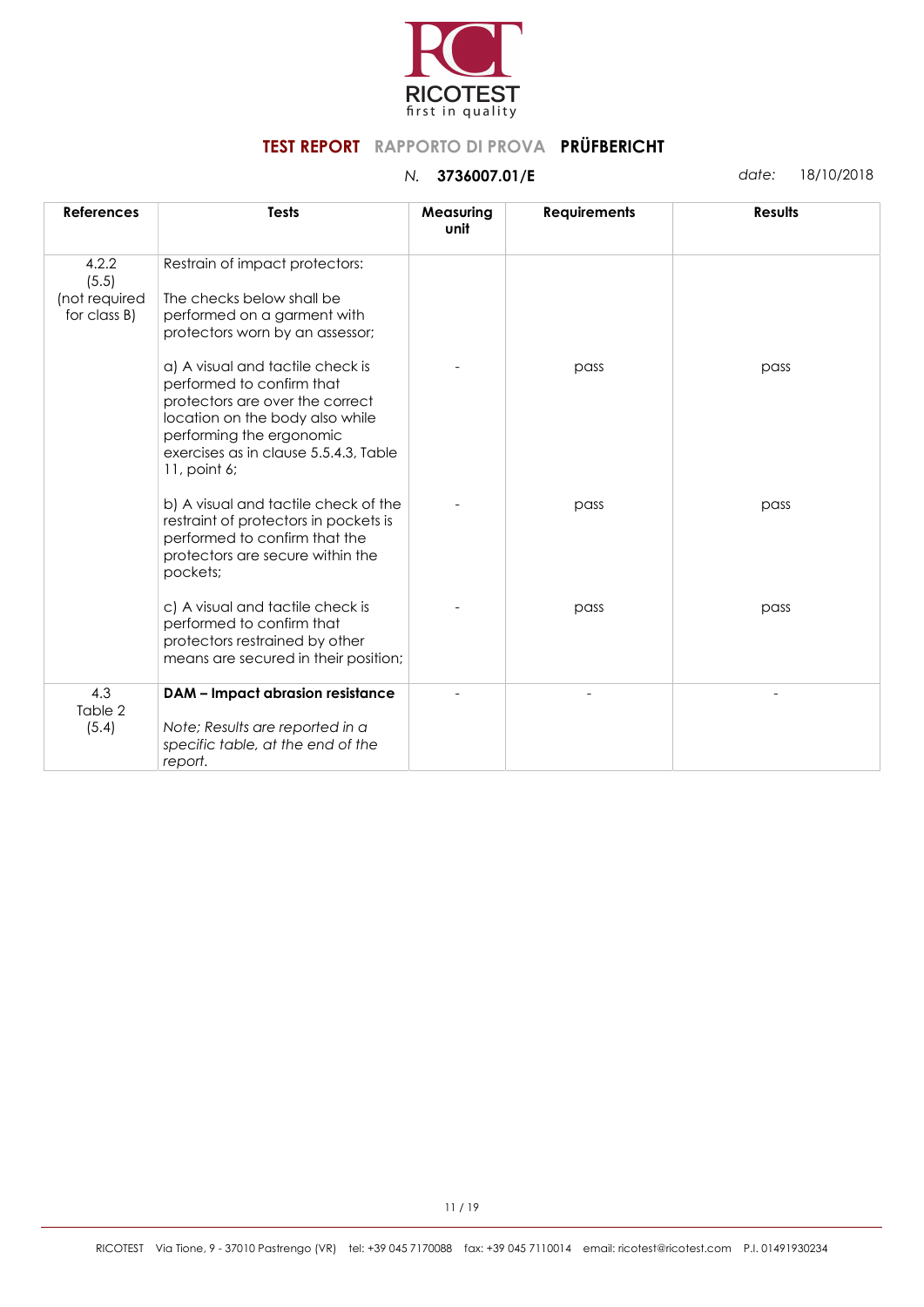

| <b>References</b>                 | <b>Tests</b>                                                                                                                                                                                                                                                            | Measuring<br>unit | <b>Requirements</b> |      | <b>Results</b> |             |     |
|-----------------------------------|-------------------------------------------------------------------------------------------------------------------------------------------------------------------------------------------------------------------------------------------------------------------------|-------------------|---------------------|------|----------------|-------------|-----|
| 4.4<br>4.4.1                      | <b>Structurally strong seams</b><br>- SSS in the SSL, which are on the<br>exterior of the garment in Zone 1<br>and 2 shall have at least one line of<br>the stitching protected by an SSL<br>material                                                                   |                   | pass                |      | pass           |             |     |
|                                   | - If present leather or textile<br>abrasion overlays and<br>reinforcements sewn onto the SSL<br>shall have at least two rows of<br>stitching attaching them to the SSL<br>but are not required to have at<br>least one line of stitching<br>protected.                  |                   | Pass                |      |                |             |     |
|                                   | - If present external rigid or semi-<br>rigid reinforcements sewn into<br>("window stitched") or onto the SSL<br>shall have at least two rows of<br>stitching attaching them to the SSL<br>but are not required to have at<br>least one line of stitching<br>protected. |                   | pass                |      |                |             |     |
|                                   |                                                                                                                                                                                                                                                                         |                   |                     | a    | seam:<br>b     | $\mathsf C$ | d   |
| 4.4.2<br>Table 3                  | Seam strength:                                                                                                                                                                                                                                                          |                   |                     |      |                |             |     |
| (EN 13594:2015<br>p. 6.7 Annex B) | -zone 1                                                                                                                                                                                                                                                                 | N/mm              | $\geq 6$            |      |                |             |     |
|                                   | - zone 2                                                                                                                                                                                                                                                                |                   | $\geq 6$            | 11,7 |                |             |     |
|                                   | - zone 3                                                                                                                                                                                                                                                                |                   | $\geq 4$            | 11,7 |                |             |     |
|                                   | - protector pocket material<br>(if present)                                                                                                                                                                                                                             |                   | $\geq 4$            |      | 4,1            | 4,2         | 4,4 |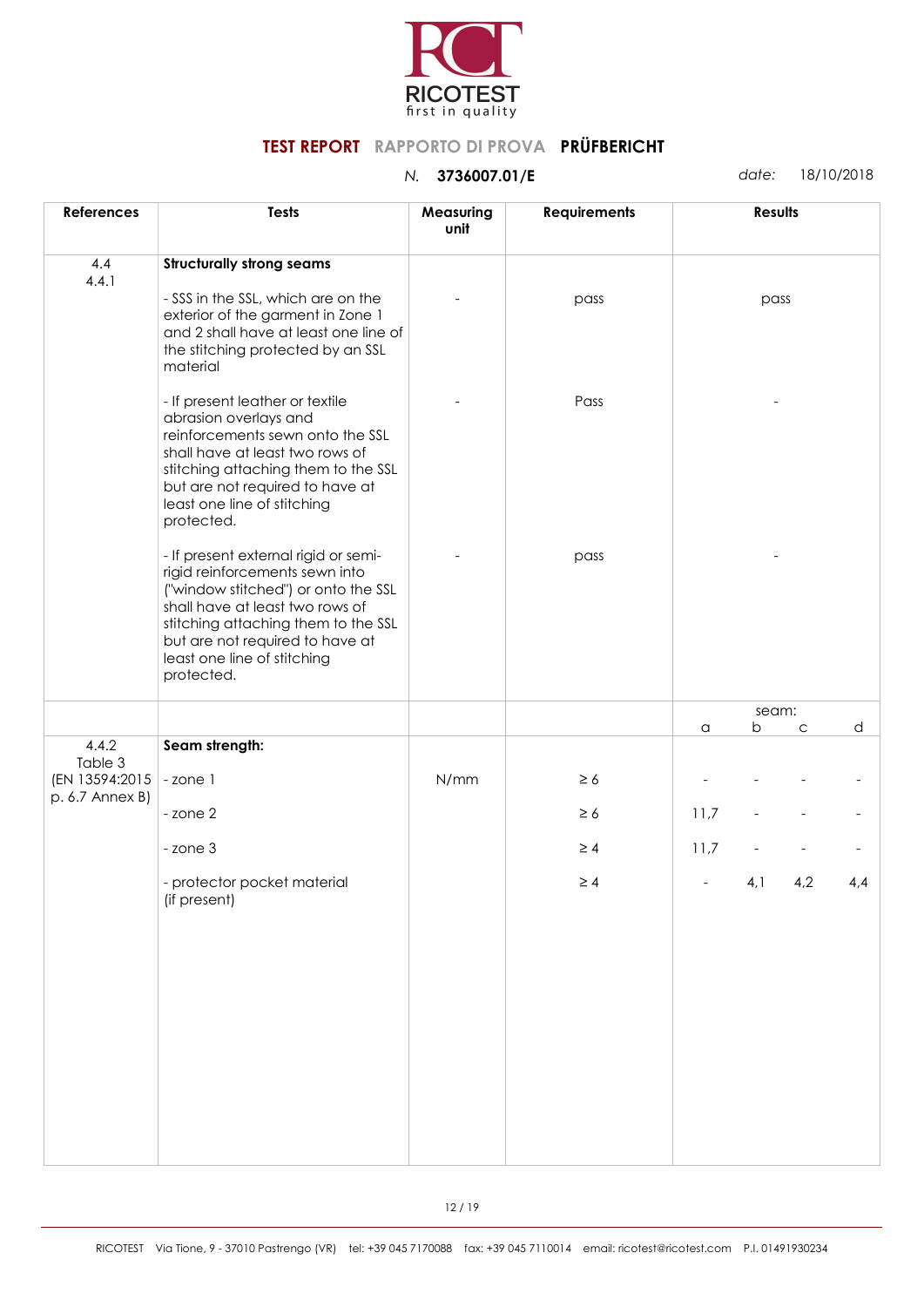

| <b>References</b>                        | <b>Tests</b>                                | Measuring<br>unit | <b>Requirements</b> | <b>Results</b> |                    |    |                          |
|------------------------------------------|---------------------------------------------|-------------------|---------------------|----------------|--------------------|----|--------------------------|
|                                          |                                             |                   |                     |                | material:          |    |                          |
|                                          |                                             |                   |                     | $\mathbf{1}$   | $\overline{2}$     | 3  | 8                        |
| 4.5<br>Table 4                           | <b>Tear strength</b>                        |                   |                     |                |                    |    |                          |
| (EN ISO 3377-                            | -zone 1                                     |                   |                     |                |                    |    |                          |
| 1:2011 for<br>leather or EN<br>ISO 4674- | direction a:<br>direction b:                | ${\sf N}$         | $\geq 35$           | 103<br>103     |                    |    |                          |
| 1:2016 method                            | - zone 2                                    |                   |                     |                |                    |    |                          |
| <b>B</b> for other<br>materials)         | direction a:<br>direction b:                |                   | $\geq 25$           | 103<br>103     | 42<br>27           |    |                          |
|                                          | - zone 3                                    |                   |                     |                |                    |    |                          |
|                                          | direction a:                                |                   | $\geq 25$           | 103            | 42                 | 66 |                          |
|                                          | direction b:                                |                   |                     | 103            | 27                 | 86 | $\overline{\phantom{a}}$ |
|                                          | - protector pocket material                 |                   |                     |                |                    |    |                          |
|                                          | (if present)                                |                   |                     |                |                    |    |                          |
|                                          | direction a:<br>direction b:                |                   | $\geq 10$           |                |                    |    | 18                       |
|                                          |                                             |                   |                     |                |                    |    | 13                       |
|                                          |                                             |                   |                     |                | material:<br>$\,9$ |    |                          |
| 4.5                                      | <b>Tear strength</b>                        |                   |                     |                |                    |    |                          |
| Table 4<br>(EN ISO 3377-                 | -zone 1                                     |                   |                     |                |                    |    |                          |
| 1:2011 for                               | direction a:                                | ${\sf N}$         | $\geq 35$           |                |                    |    |                          |
| leather or EN                            | direction b:                                |                   |                     |                |                    |    |                          |
| ISO 4674-                                |                                             |                   |                     |                |                    |    |                          |
| 1:2016 method<br><b>B</b> for other      | - zone 2<br>direction a:                    |                   | $\geq 25$           |                |                    |    |                          |
| materials)                               | direction b:                                |                   |                     |                |                    |    |                          |
|                                          |                                             |                   |                     |                |                    |    |                          |
|                                          | - zone 3<br>direction a:                    |                   | $\geq 25$           |                |                    |    |                          |
|                                          | direction b:                                |                   |                     |                |                    |    |                          |
|                                          |                                             |                   |                     |                |                    |    |                          |
|                                          | - protector pocket material<br>(if present) |                   |                     |                |                    |    |                          |
|                                          | direction a:                                |                   | $\geq 10$           |                | 19                 |    |                          |
|                                          | direction b:                                |                   |                     |                | 19                 |    |                          |
|                                          |                                             |                   |                     |                |                    |    |                          |
|                                          |                                             |                   |                     |                |                    |    |                          |
|                                          |                                             |                   |                     |                |                    |    |                          |
|                                          |                                             |                   |                     |                |                    |    |                          |
|                                          |                                             |                   |                     |                |                    |    |                          |
|                                          |                                             |                   |                     |                |                    |    |                          |
|                                          |                                             |                   |                     |                |                    |    |                          |
|                                          |                                             |                   |                     |                |                    |    |                          |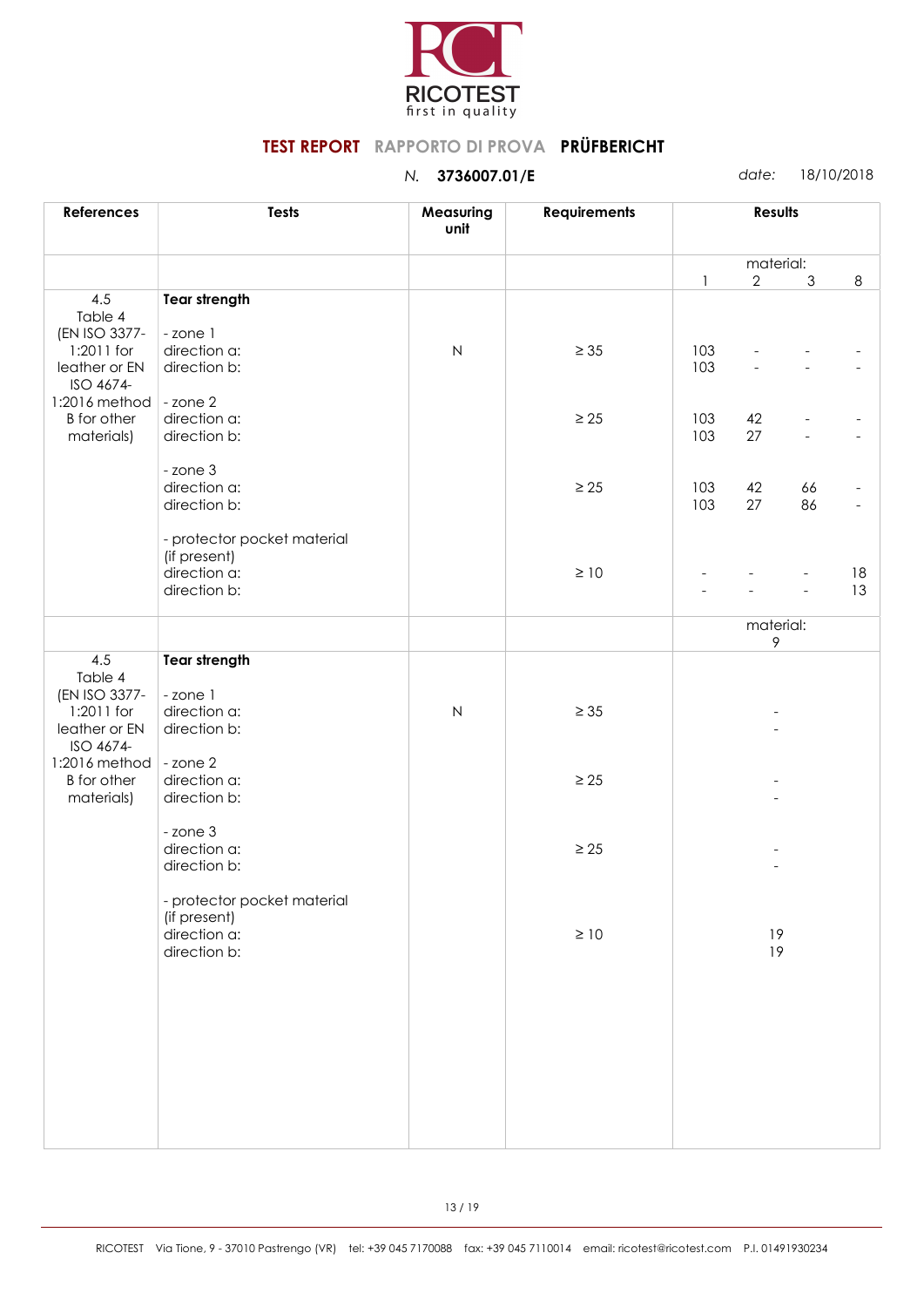

| <b>References</b>                  | <b>Tests</b>                                                                                                                                                  | Measuring<br>unit | <b>Requirements</b>                               | <b>Results</b>              |
|------------------------------------|---------------------------------------------------------------------------------------------------------------------------------------------------------------|-------------------|---------------------------------------------------|-----------------------------|
| 4.6                                | Restraint                                                                                                                                                     |                   |                                                   |                             |
| 4.6.3<br>(5.5.3.2)                 | Garment sleeve restraint                                                                                                                                      |                   | shall not be possible to<br>extract the test cone | pass                        |
| (5.5.3.2.4)                        | In the case of loop restraints, the<br>distance between point A and<br>point B shall not be more than 140<br>mm                                               |                   | pass                                              |                             |
| 4.7                                | Additional garment construction<br>requirements                                                                                                               |                   |                                                   |                             |
| 4.7.1                              | Garments shall meet the following<br>requirements, according to their<br>zones, which are determined<br>according to the procedure<br>described in clause 5.2 |                   | pass                                              | pass                        |
| 4.7.2                              | Structural closures                                                                                                                                           |                   |                                                   |                             |
|                                    |                                                                                                                                                               |                   |                                                   | central zip closure         |
| 4.4.2<br>Table 3<br>(EN 13594:2015 | Seam strength of the structural<br>closures:                                                                                                                  |                   |                                                   |                             |
| p. 6.7 Annex B)                    | -zone 1                                                                                                                                                       | N/mm              | $\geq 6$                                          |                             |
|                                    | - zone 2                                                                                                                                                      |                   | $\geq 6$                                          |                             |
|                                    | - zone 3                                                                                                                                                      |                   | $\geq 4$                                          | 17,0                        |
|                                    | Structural closures shall not<br>separate anywhere along their<br>length during testing                                                                       |                   | pass                                              | pass                        |
|                                    |                                                                                                                                                               |                   |                                                   |                             |
| 4.4.2<br>Table 3                   | Seam strength of the structural<br>closures:                                                                                                                  |                   |                                                   | external pocket zip closure |
| (EN 13594:2015<br>p. 6.7 Annex B)  | -zone 1                                                                                                                                                       | N/mm              | $\geq 6$                                          |                             |
|                                    | - zone 2                                                                                                                                                      |                   | $\geq 6$                                          | 8,3                         |
|                                    | - zone 3                                                                                                                                                      |                   | $\geq 4$                                          | 8,3                         |
|                                    | Structural closures shall not<br>separate anywhere along their<br>length during testing                                                                       |                   | pass                                              | pass                        |
|                                    |                                                                                                                                                               |                   |                                                   |                             |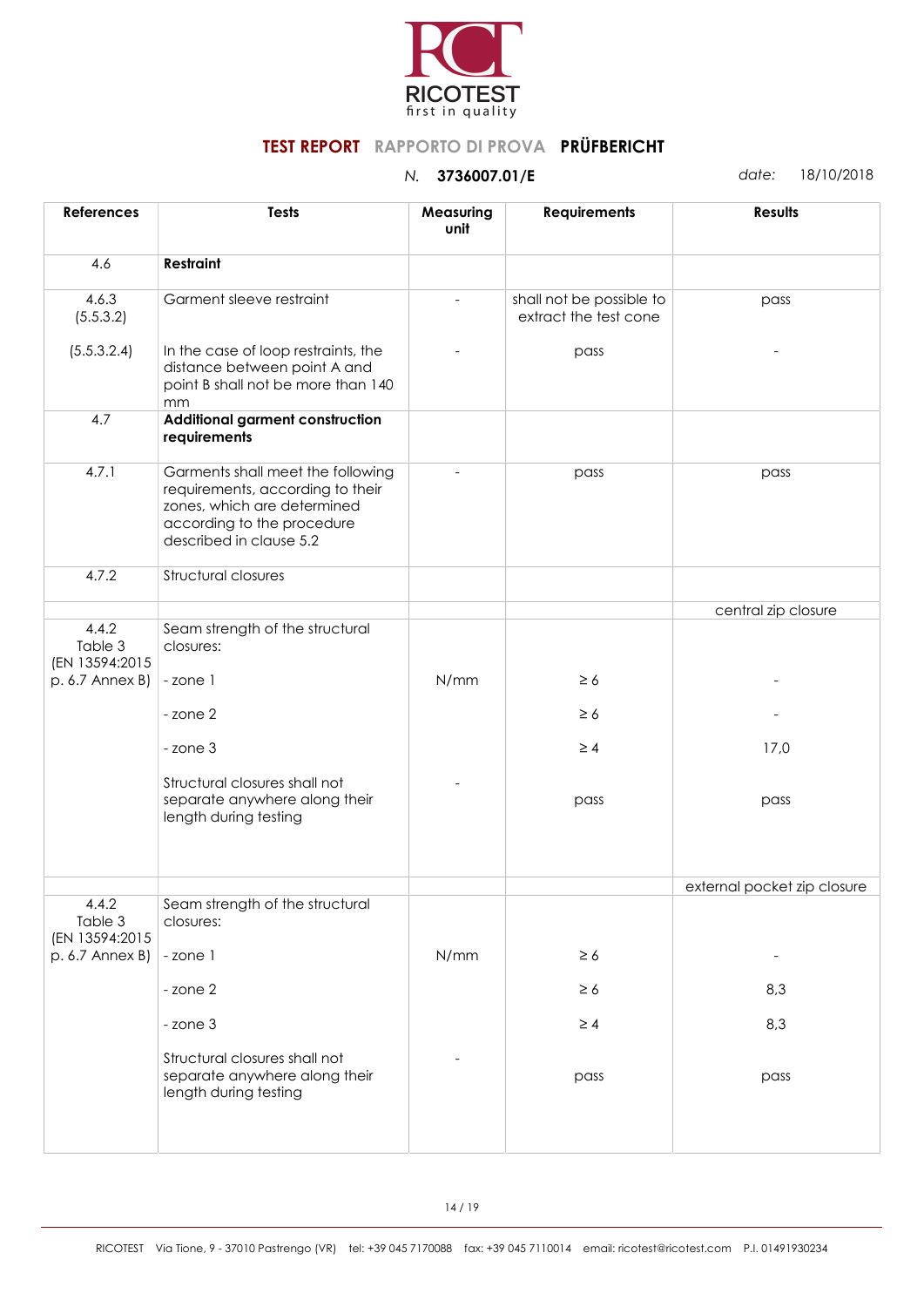

| <b>References</b>                  | <b>Tests</b>                                                                                                                                                                                                                                                                                                                                                                                                                                                                                                                                                                                                                                                                                                                                                                                                                                                                                                                                                                                                                                                     | Measuring<br>unit | <b>Requirements</b> | <b>Results</b>    |
|------------------------------------|------------------------------------------------------------------------------------------------------------------------------------------------------------------------------------------------------------------------------------------------------------------------------------------------------------------------------------------------------------------------------------------------------------------------------------------------------------------------------------------------------------------------------------------------------------------------------------------------------------------------------------------------------------------------------------------------------------------------------------------------------------------------------------------------------------------------------------------------------------------------------------------------------------------------------------------------------------------------------------------------------------------------------------------------------------------|-------------------|---------------------|-------------------|
|                                    |                                                                                                                                                                                                                                                                                                                                                                                                                                                                                                                                                                                                                                                                                                                                                                                                                                                                                                                                                                                                                                                                  |                   |                     | vents zip closure |
| 4.4.2<br>Table 3<br>(EN 13594:2015 | Seam strength of the structural<br>closures:                                                                                                                                                                                                                                                                                                                                                                                                                                                                                                                                                                                                                                                                                                                                                                                                                                                                                                                                                                                                                     |                   |                     |                   |
| p. 6.7 Annex B)                    | -zone 1                                                                                                                                                                                                                                                                                                                                                                                                                                                                                                                                                                                                                                                                                                                                                                                                                                                                                                                                                                                                                                                          | N/mm              | $\geq 6$            |                   |
|                                    | - zone 2                                                                                                                                                                                                                                                                                                                                                                                                                                                                                                                                                                                                                                                                                                                                                                                                                                                                                                                                                                                                                                                         |                   | $\geq 6$            |                   |
|                                    | - zone 3                                                                                                                                                                                                                                                                                                                                                                                                                                                                                                                                                                                                                                                                                                                                                                                                                                                                                                                                                                                                                                                         |                   | $\geq 4$            | 7,7               |
|                                    | Structural closures shall not<br>separate anywhere along their<br>length during testing                                                                                                                                                                                                                                                                                                                                                                                                                                                                                                                                                                                                                                                                                                                                                                                                                                                                                                                                                                          |                   | pass                | pass              |
| 4.7.3                              | Vents                                                                                                                                                                                                                                                                                                                                                                                                                                                                                                                                                                                                                                                                                                                                                                                                                                                                                                                                                                                                                                                            |                   |                     |                   |
|                                    | Openings in any zone of the SSL<br>created by vents or vent systems of<br>any type, including vents closed<br>with structural closures or vent<br>systems designed with multiple<br>closures or fastening systems used<br>in combination to create a larger<br>vent area, shall be completely<br>covered by SSL material that meets<br>the applicable zone requirements<br>or the vent opening must be filled<br>with material that meets the<br>applicable zone requirements, with<br>the exception of vents that are<br>single linear openings in Zone 2 or<br>single linear openings crossing from<br>Zone 2 to Zone 3. These Vents may<br>have an opening that is filled with<br>Zone 3 material, provided the vent<br>has been designed so that its<br>opening is restricted to 4 cm or less<br>in width, when measured at 90° to<br>the line of the closure, at any point<br>along the length of the vent. Apart<br>from these exceptions, vents or<br>vent systems crossing over more<br>than one zone shall meet the<br>requirements of the higher zone. |                   | pass                | pass              |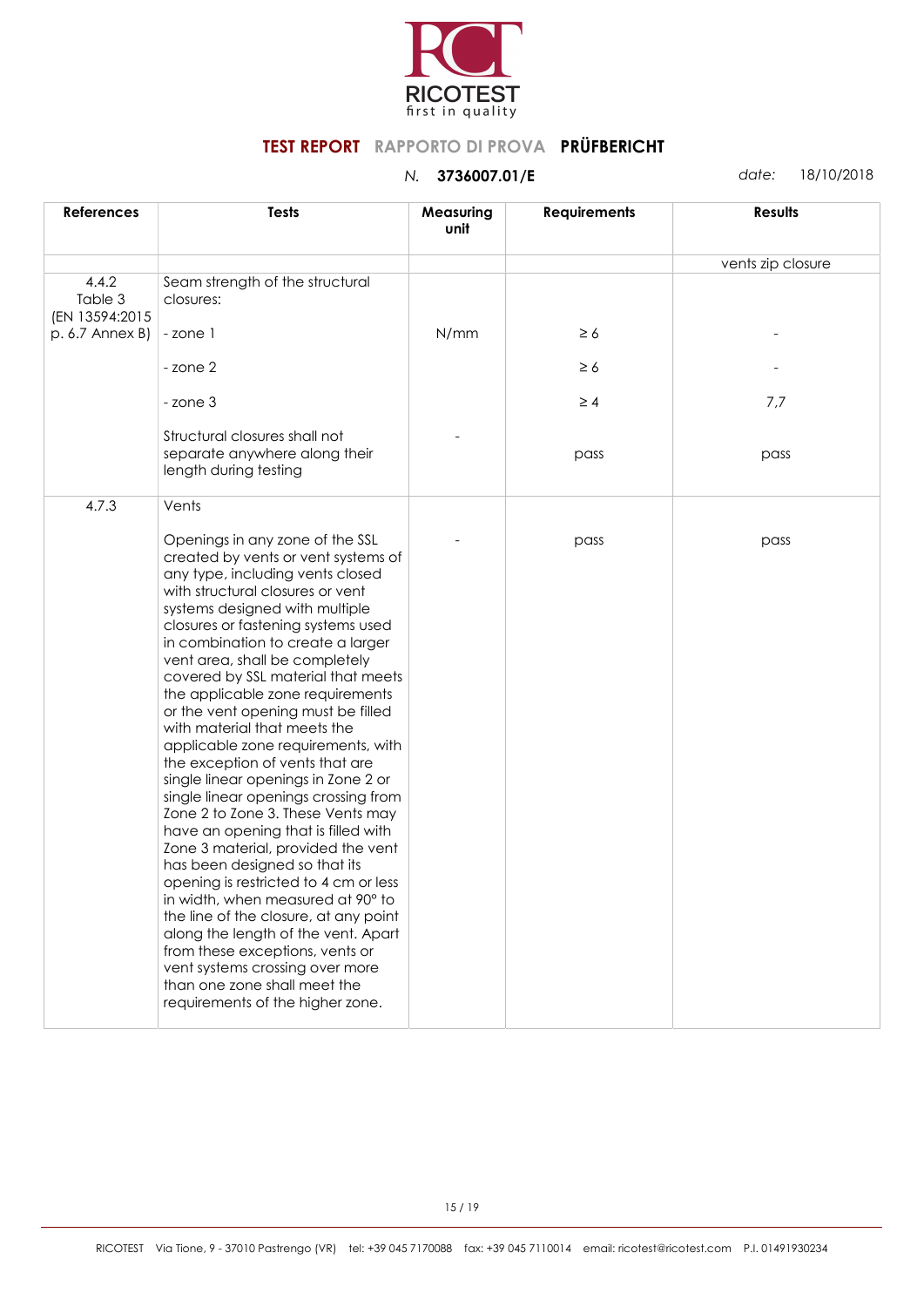

| <b>References</b> | Tests                                                                                                                                                                                                                              | Measuring<br>unit | <b>Requirements</b> | <b>Results</b> |
|-------------------|------------------------------------------------------------------------------------------------------------------------------------------------------------------------------------------------------------------------------------|-------------------|---------------------|----------------|
| 4.7.4             | <b>Pockets</b><br>Pockets creating an opening in the<br>SSL shall have SSL material inside<br>which fills the exposed opening<br>and extends along the interior of<br>the pocket beyond the opening at<br>least an additional 3 cm |                   | pass                | pass           |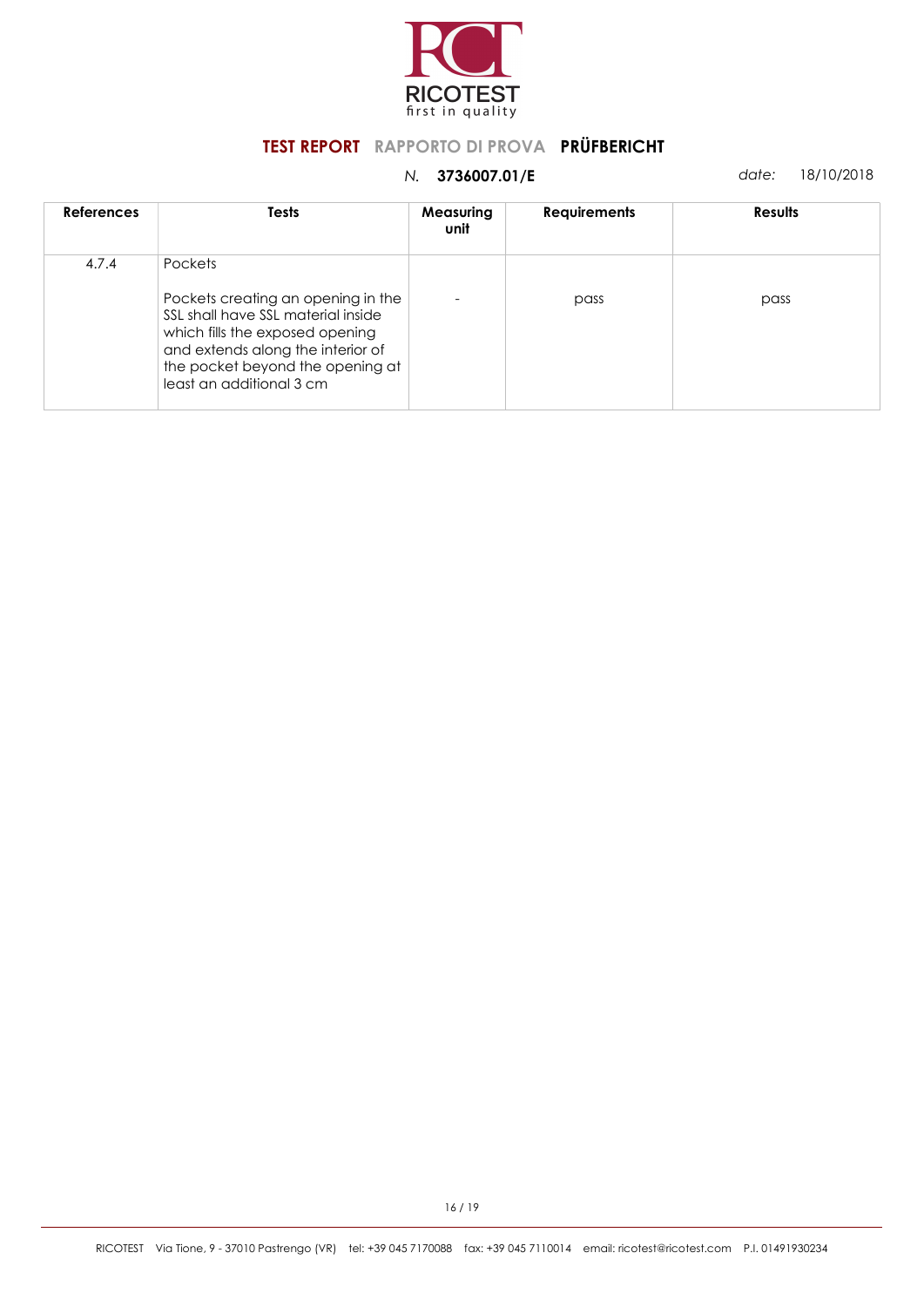

| <b>References</b>        | <b>Tests</b>                                                                                                                                                                                                                                                                            | Measuring<br>unit | <b>Requirements</b> | <b>Results</b> |
|--------------------------|-----------------------------------------------------------------------------------------------------------------------------------------------------------------------------------------------------------------------------------------------------------------------------------------|-------------------|---------------------|----------------|
| 4.8<br>(5.6)<br>table 11 | Fit and ergonomics                                                                                                                                                                                                                                                                      |                   |                     |                |
| 1<br>a                   | Pre-donning assessment<br>Can you confirm that no metallic,<br>ceramic, plastic or similar hard<br>materials present as studs, staples,<br>rivets, plates, or other structures,<br>used to form part<br>of the protective layer of the<br>garment, pose a hazard to the<br><b>user?</b> |                   | yes/no              | yes            |
| $\sf b$                  | Does the construction of the<br>garment protect the body from<br>such structures when necessary?                                                                                                                                                                                        |                   | yes/no              | yes            |
| $\mathsf C$              | When such features do penetrate<br>the protective layer, the inner<br>surfaces of these features are flush<br>to the protective layer?                                                                                                                                                  |                   | yes/no              | yes            |
| d                        | Is the garment free from any rough,<br>sharp or hard components, or<br>other<br>features that might cause irritation<br>or that would make riding<br>hazardous?                                                                                                                         |                   | yes/no              | yes            |
| $\overline{2}$           | Is the garment sized in accordance<br>with the manufacturer's fit<br>information and in accordance<br>with the fit instructions supplied in<br>the manufacturer's information<br>notice for users, or according to EN<br>ISO 13688 or is it made-to-measure?                            |                   | yes/no              | yes            |
| 3                        |                                                                                                                                                                                                                                                                                         |                   |                     |                |
| a                        | Donning<br>Is It possible to put on the garment<br>and to operate the fasteners and<br>adjusters without impediment?                                                                                                                                                                    |                   | yes/no              | yes            |
| $\mathsf b$              | Is it possible to don gloves and<br>helmet while wearing the<br>garment?                                                                                                                                                                                                                |                   | yes/no              | yes            |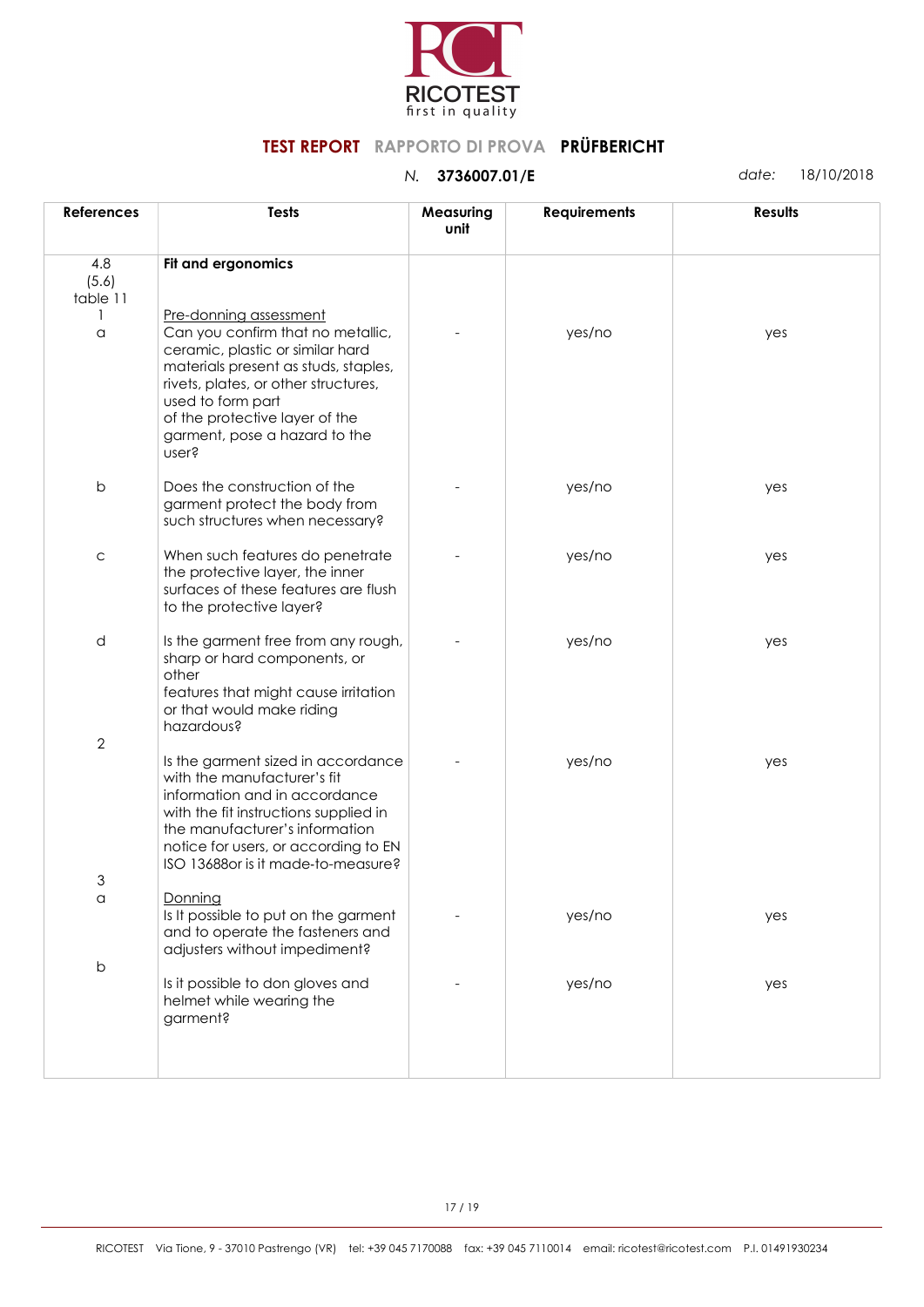

| <b>References</b> | <b>Tests</b>                                                                                                                                                                                                                                           | Measuring<br>unit | <b>Requirements</b>                                                                                                              | <b>Results</b> |
|-------------------|--------------------------------------------------------------------------------------------------------------------------------------------------------------------------------------------------------------------------------------------------------|-------------------|----------------------------------------------------------------------------------------------------------------------------------|----------------|
| 4                 | Off-bike activities                                                                                                                                                                                                                                    |                   |                                                                                                                                  |                |
|                   | Can the following be carried out<br>without difficulty?                                                                                                                                                                                                |                   |                                                                                                                                  |                |
| $\alpha$          | Walking on the flat.                                                                                                                                                                                                                                   |                   | yes/no                                                                                                                           | yes            |
| $\sf b$           | Mounting and dismounting a<br>motorcycle or a device that<br>mimics one.                                                                                                                                                                               |                   | yes/no                                                                                                                           | yes            |
|                   | Riding actions                                                                                                                                                                                                                                         |                   |                                                                                                                                  |                |
| $\sqrt{5}$        | Is it possible to perform the<br>following without difficulty:                                                                                                                                                                                         |                   |                                                                                                                                  |                |
| $\alpha$          | Sit astride a motorcycle or device<br>that mimics it, while adopting a<br>riding position.                                                                                                                                                             |                   | yes/no                                                                                                                           | yes            |
| $\sf b$           | Make the body movements and<br>position changes necessary to<br>control the motorcycle.                                                                                                                                                                |                   | yes/no                                                                                                                           | yes            |
| $\mathsf C$       | While holding both handlebar<br>grips, turn the head to look to the<br>rear.                                                                                                                                                                           |                   | yes/no                                                                                                                           | yes            |
| 6                 | Are all impact protectors correctly<br>positioned in such a way as to<br>protect the appropriate body parts<br>(refer to 5.4.2) whilst not preventing<br>adequate movement of limbs or<br>impeding the rider's effective<br>control of the motorcycle? |                   | yes/no                                                                                                                           | yes            |
| $\overline{7}$    | Is the garment free of unnecessary<br>tightness, which restricts body<br>movement or blood flow in such a<br>way as to prevent effective<br>operation of the motorcycle?                                                                               |                   | yes/no                                                                                                                           | yes            |
| $\,8\,$           | Does the garment fit without<br>creating dangerous interference<br>with the helmet?                                                                                                                                                                    |                   | yes/no                                                                                                                           | yes            |
|                   | Size range<br>the garment is sized in accordance<br>with:                                                                                                                                                                                              |                   | the manufacturer's fit<br>information and in<br>accordance with the<br>fit instructions supplied<br>in the information<br>notice | pass           |